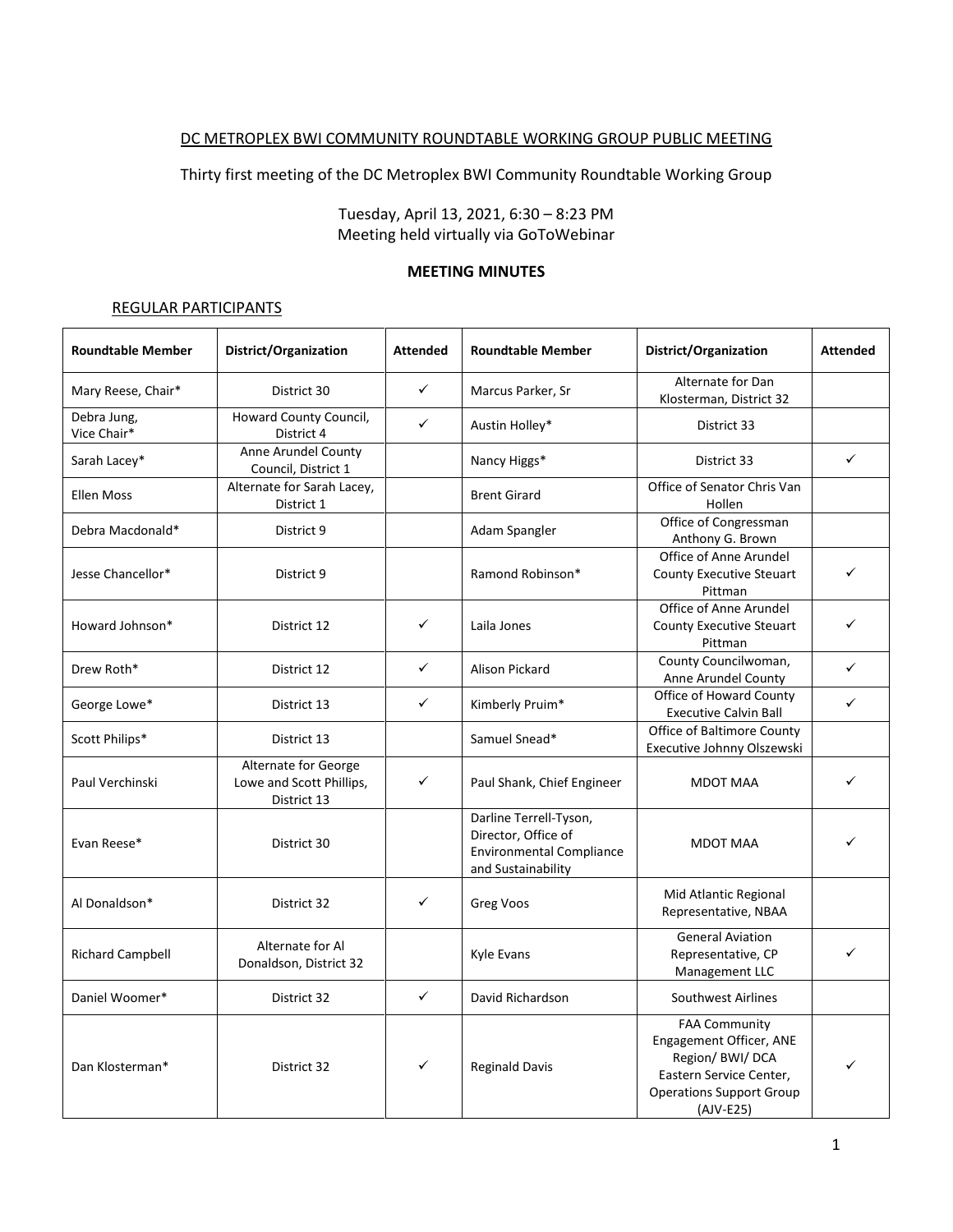| <b>Roundtable Member</b> | District/Organization | <b>Attended</b> | <b>Roundtable Member</b> | District/Organization | Attended |
|--------------------------|-----------------------|-----------------|--------------------------|-----------------------|----------|
|                          |                       |                 |                          |                       |          |

\*Voting members

### ADDITIONAL PARTICIPANTS

Maryland Department of Transportation (MDOT) Maryland Aviation Administration (MAA) Bruce Rineer, Manager Noise Section Karen Harrell, Noise Section Kevin Clarke, Director of Planning and Environmental Services

Contractor Support Sarah Yenson, HMMH Rhea Hanrahan, HMMH Malcolm Mossman, Assedo Tim Cooke, Assedo Alverna "A.J." Durham, Jr., Straughan Environmental, Inc.

#### MEETING MATERIALS

Participants received the following materials in advance:

- Meeting Agenda for April 13, 2021
- March Meeting Minutes (V4\_DRAFT\_20210309\_Roundtable\_Minutes)

Presentations at the meeting:

Review of Proposed Flight Procedure Changes at BWI Marshall

### **1. WELCOME AND INTRODUCTIONS**

#### *Introduction and Roll Call of Attendees*

Mr. Bruce Rineer began the meeting at 6:30pm by welcoming everyone in attendance. Mr. Rineer then went over the Virtual Meeting Plan and Procedures slide. He let everyone know that the meeting would be recorded and that it would operate as closely to an in-person meeting as possible. He asked Roundtable Members to self-mute unless speaking and asked attendees to use the question/chat box or the "raised hand" feature to ask questions and/or put any questions in the chat box. Participants should notify organizers if experiencing technical issues by using the question box and/or logging off and logging back in. Finally, Mr. Rineer recommended having only one web browser open during the meeting.

Ms. Mary Reese, the Roundtable Chair, introduced herself and the district she represents. She apologized that she would not be able to be on camara during the meeting due to having to use an older tablet with no camera. Ms. Reese started roll call and asked everyone to introduce themselves and state which district they represent or if they were working on behalf of MAA. During roll call, Ms. Reese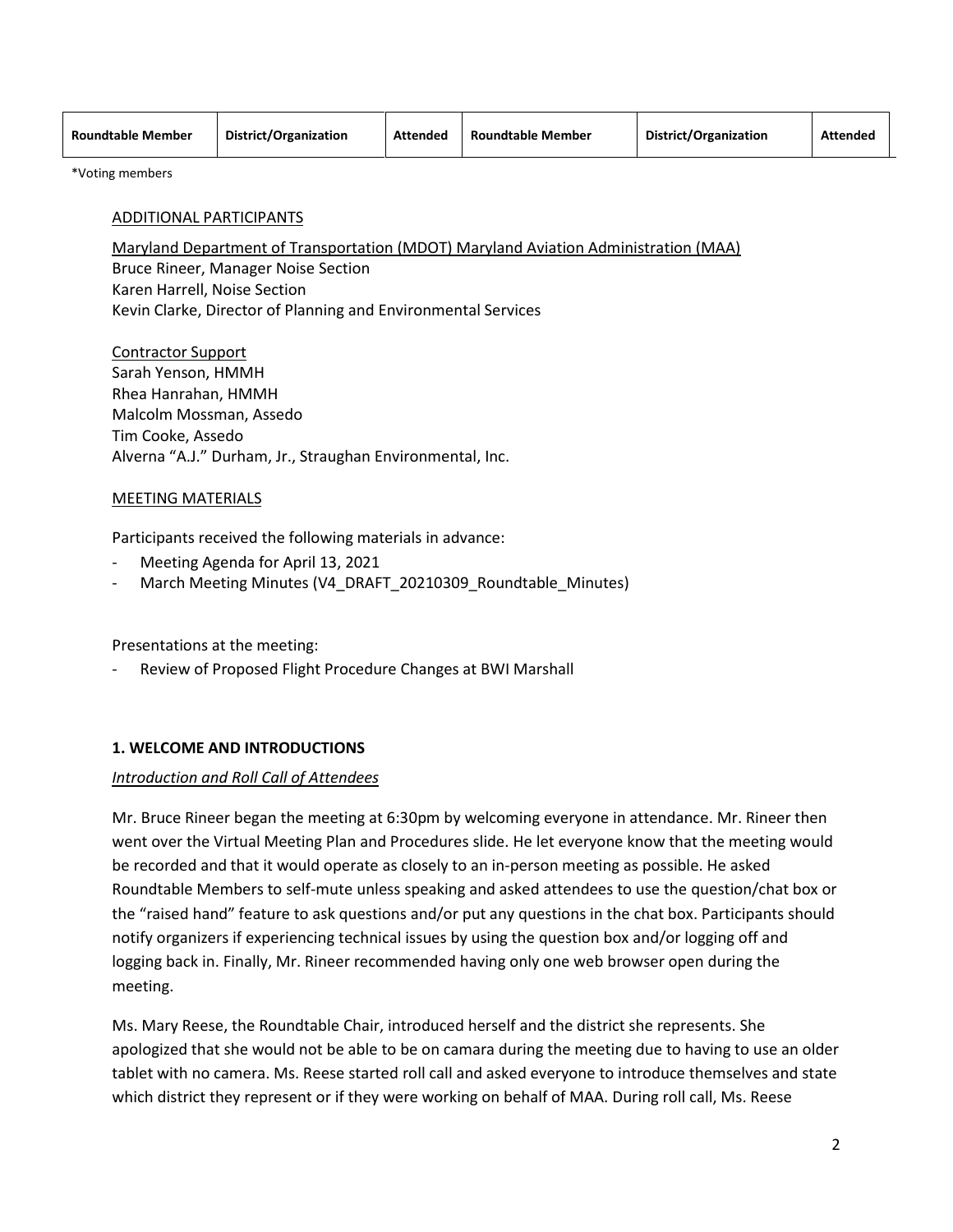welcomed Ms. Allison Pickard, County Councilwoman from Anne Arundel County. This was her first meeting, and she served as a voting member representing the Anne Arundel County Council. Mr. Paul Verchinski served as an alternate and voting member for Scott Phillips of District 13 for the evening. Mr. Phillips was newly appointed to the Roundtable by Senator Guy Guzzone.

# *Approve Meeting Agenda*

Ms. Reese announced that she would like to modify the meeting's agenda due to the absence of multiple Roundtable members because of last minute emergencies or recuperating from receiving their second Covid–19 vaccination shots. Many of them want to run for leadership positions. Ms. Reese proposed setting a meeting in two weeks to hold the elections previously planned for the night's meeting. Ms. Reese asked the members of the Roundtable to let her know if they had any problems or concerns with holding a separate meeting in two weeks and removed the Annual Elections of Roundtable and Committee Leadership off the meeting's agenda.

Ms. Reese asked if MAA would be willing and able to accommodate the meeting in two weeks to hold the Roundtable elections and Mr. Paul Shank replied yes.

Ms. Debra Jung extended a special welcome to Councilwoman Pickard from Anne Arundel County. Ms. Reese also welcomed Ms. Pickard and inquired if she would continue representing the Anne Arundel County Council on the Roundtable. She expressed her hope that Ms. Pickard would appreciate the MAA presentation on the proposed changes that the Roundtable has presented to Federal Aviation Administration (FAA) to alleviate noise from and frequency of aircraft due to NextGen. Ms. Pickard appreciated the kind welcome and stated she was unsure if she would continue to serve as the Council representative going forward.

Mr. Rineer asked Ms. Reese if April 27, 2021 would work as a meeting date to hold the Roundtable elections. Ms. Reese asked Roundtable members to check their schedules and stated that they would circle back to set time and date of the meeting later before the public comment period. She asked if there was a motion to approve the agenda as amended. Ms. Nancy Higgs made a motion to approve the agenda as amended. Ms. Jung seconded. No objection. The meeting agenda approved.

# *Draft Minutes March 9 th for Approval*

Draft minutes for March 9<sup>th</sup> were not discussed or brought up for approval.

# **2. REVIEW OF PBN REQUESTS & DISCUSSION**

Ms. Reese moved on to the MAA presentation to review the proposed changes in the FAA Performance Based Navigation Requests developed by the Roundtable's Technical Committee. Mr. Shank gave a brief introduction of the presentation and noted that it would only cover the PBN Requests that were developed by the Technical Committee. He suggested to Ms. Reese that an additional presentation in a future meeting could be done to cover the modeled benefits (assumed reduction in noise and aircraft flyover frequency) that would be achieved if the Technical Committee's proposed changes are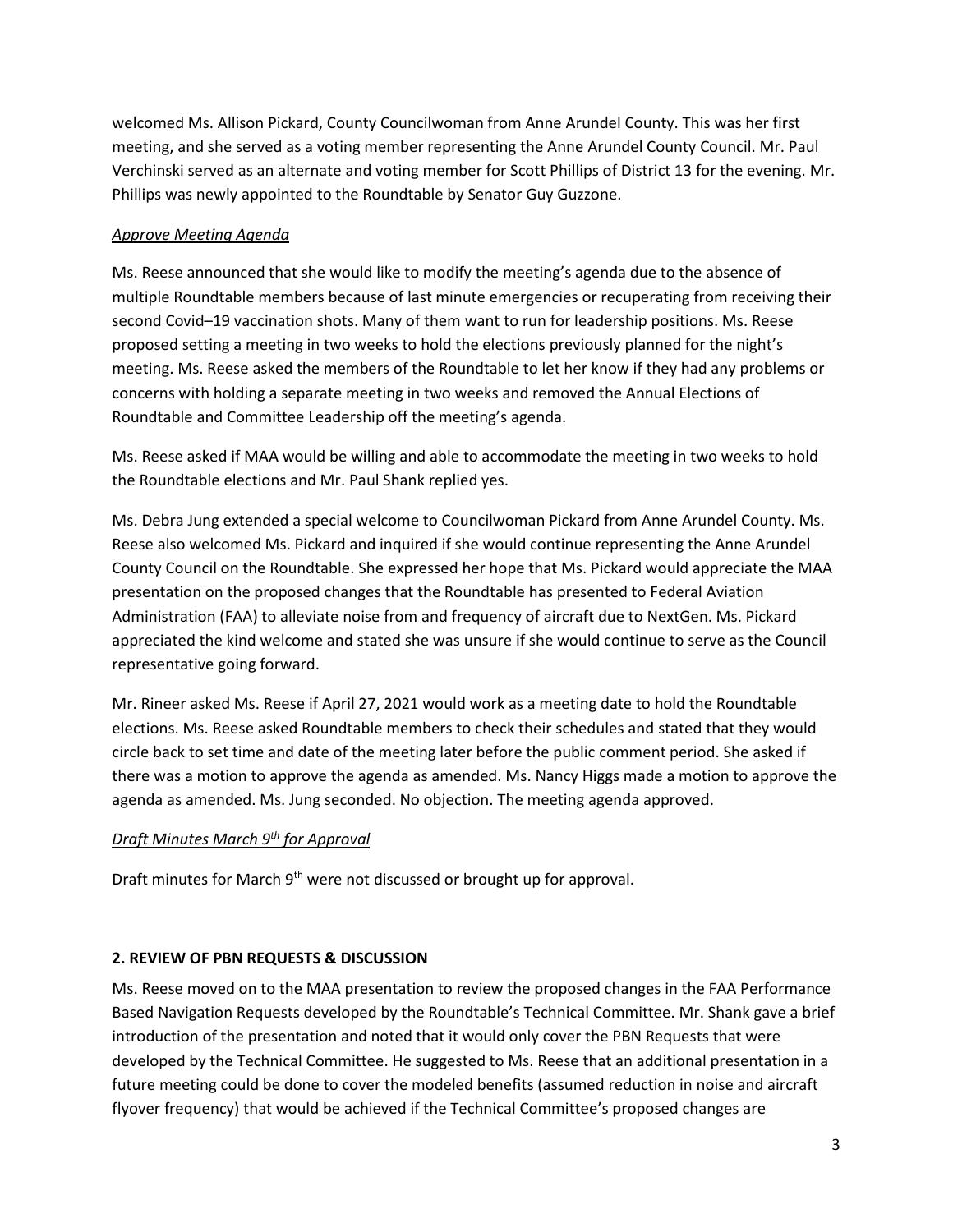implemented. He introduced Sarah Yenson of HMMH and stated that she would be making the presentation. Mr. Shank also announced that the next PBN Working Group meeting would take place on April 22, 2021 and that MAA, HMMH, and members of industry would participate. He stated that he asked FAA for further details, and that only Sarah Yenson received the email about the April 22<sup>nd</sup> meeting.

Ms. Yenson introduced herself and reiterated that she would be presenting a review of the Technical Committee's proposed changes that were delivered to the FAA in December 2019. She stated that there were several proposed changes developed by the FAA that would not be reviewed as part of this presentation. Ms. Yenson also described the presentation as a flight track analysis of the Technical Committee's proposed changes and noted that the noise analysis of the changes could be presented at a future meeting.

Ms. Yenson explained that the presentation would be covering arrivals, as the Technical Committee's proposed changes largely address arrivals, and the FAA derived changes more adequately address departures and were generally accepted by the Technical Committee and the Roundtable. She went over a timeline of the procedure changes and Roundtable Technical Committee process that started after the implementation of the DC Metroplex in March 2015. The timeline included the following:

- **March 2015:** FAA completed implementation of DC Metroplex at BWI Marshall; communities voice concerns regarding flight path changes.
- **February 2016:** FAA further modifies departure procedure (TERPZ) for Runways 28 and 15R.
- **March 2017:** DC Metroplex BWI Community Roundtable formed to address community concerns regarding flight path changes.
- **August 2017 – April 2018:** FAA convenes PBN Working Group to evaluate modifying BWI Marshall procedures. FAA presents proposed flight procedures (mainly departures) from PBN Working Group to Roundtable.
- **December 2018 – January 2019:** MDOT MAA presents noise analysis of FAA proposed procedure changes from April 2018. Roundtable sends FAA letter assessing proposed procedure changes.
- **February 2019 – September 2019:** Roundtable Technical Committee meets with MDOT MAA and industry to explore and finalize additional flight procedure changes (arrivals).
- **October 2019:** Roundtable Technical Committee presents "first look" at proposed flight procedure changes to full Roundtable.
- **December 2019:** Roundtable submits proposed flight procedure changes package to FAA.
- **October 2020:** Discussion with FAA, MDOT MAA, and Roundtable Technical Committee.

Ms. Yenson moved on to the historical and existing flight tracks at BWI Marshall Airport. She explained that the slides in the presentation were labeled and represent the following time periods:

- Pre-Metroplex: January, June, July, and December 2012 (123 days)
- Post-Metroplex/Existing: November 2018, and February, May, and August 2019 (120 days)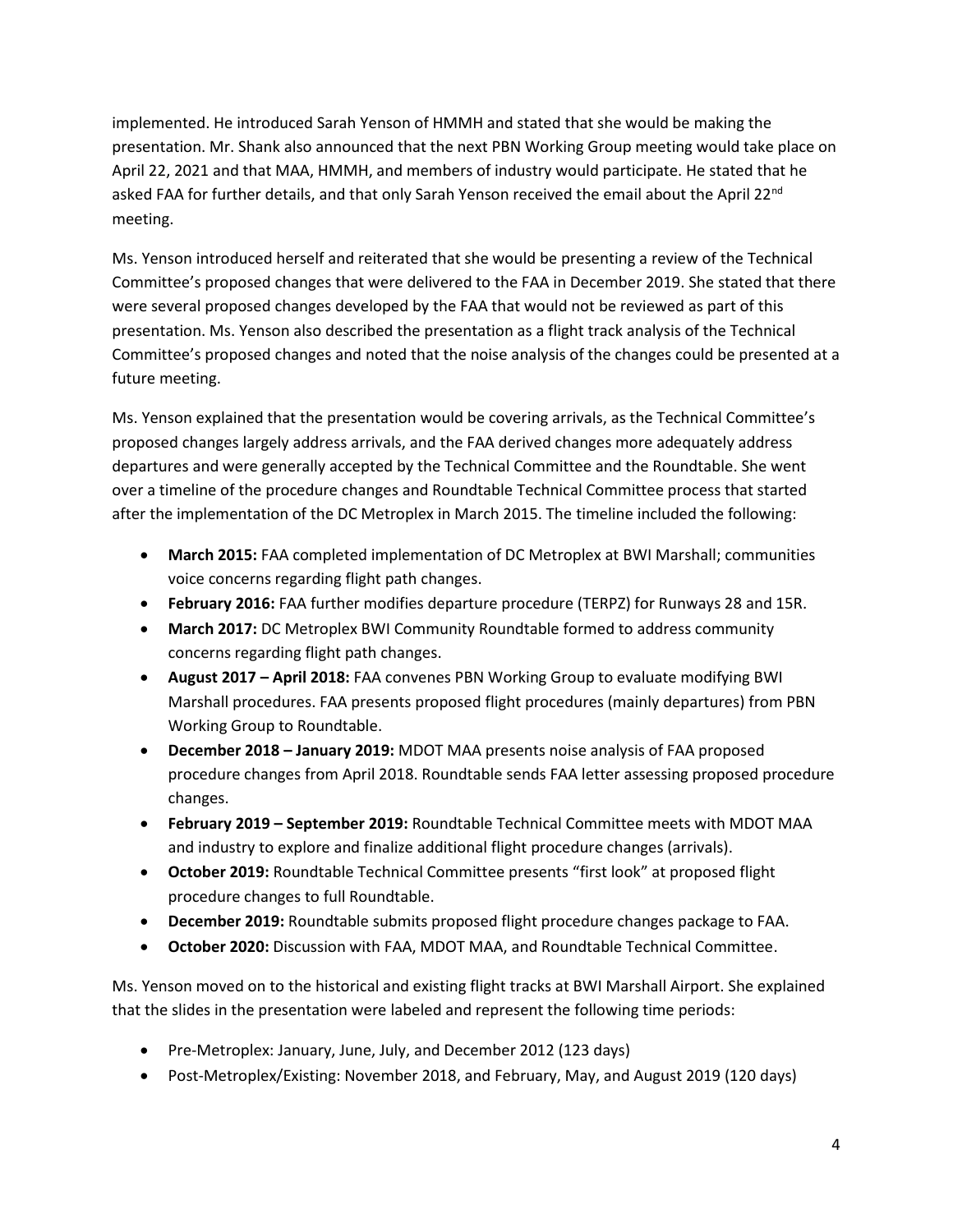The selected time periods account for seasonal variability in aircraft operations and performances. In addition, time periods that included runway closures and other conflicting airspace events that could give inaccurate pictures of what the airspace was like were avoided. Ms. Yenson presented a slide that showed the arrival (in purple) and departures (in green) at BWI Marshall Airport for 2012 Pre-Metroplex and 2018-2019 Post-Metroplex/Existing. She noted that flight tracks are much more dispersed in the 2012 period.

Ms. Yenson then described the goals of the Technical Committee in developing the procedural changes that were submitted to the FAA. The solutions were developed to address the following issues that resulted from the implementation of NextGen:

- Concentrated flight paths associated with existing FAA published and proposed NEXTGEN arrival and departure procedures
- Extended periods of level flight by arrival aircraft at low altitudes and low altitude approaches (Dive and Drive)
- Changes to lateral flight paths of arrival and departures to relocate flight parts to historical locations or locations with the potential to reduce community noise exposure

The Proposed Technical Committee procedure changes aimed to address these issues and the anticipated benefits would include:

- Increased/higher aircraft altitudes on arrival where possible
- Increased/higher aircraft altitudes on approach during good and bad weather conditions leveraging Continuous Descent Approaches (CDAs)
	- Fewer instances of aircraft flying large distances from the airport at lower altitudes in level flight
	- Reduced/near-idle engine power settings due to continuous descent
	- Published procedures along existing approach corridors used during good weather (visual approaches) that allow for vertical guidance
- Better distribution of approach operations
- Relocation of flight paths to locations with the potential to reduce cumulative community noise exposure

Ms. Yenson explained that the conventional approach is a step-down approach – aircraft fly level for a little bit of time and then descend and fly level and repeat this process until landing. This is less efficient power-wise and more disturbing noise-wise. CDA allows aircraft to descend on a continuous glide path similar to instrument landing approaches where aircraft descend at a consistent angle and uses fewer power changes and lower power settings that reduce noise. The proposed procedures dictate the aircraft altitudes at points approaching the airport.

Ms. Yenson presented the proposed procedures for Runway 33L Jet Arrivals first. She presented flight tracks of the existing /Published 2018-2019 flight tracks and the Proposed (simulated) 2018-2019 flight tracks. She stated that the proposed 2018-2019 flight tracks were derived from modifying the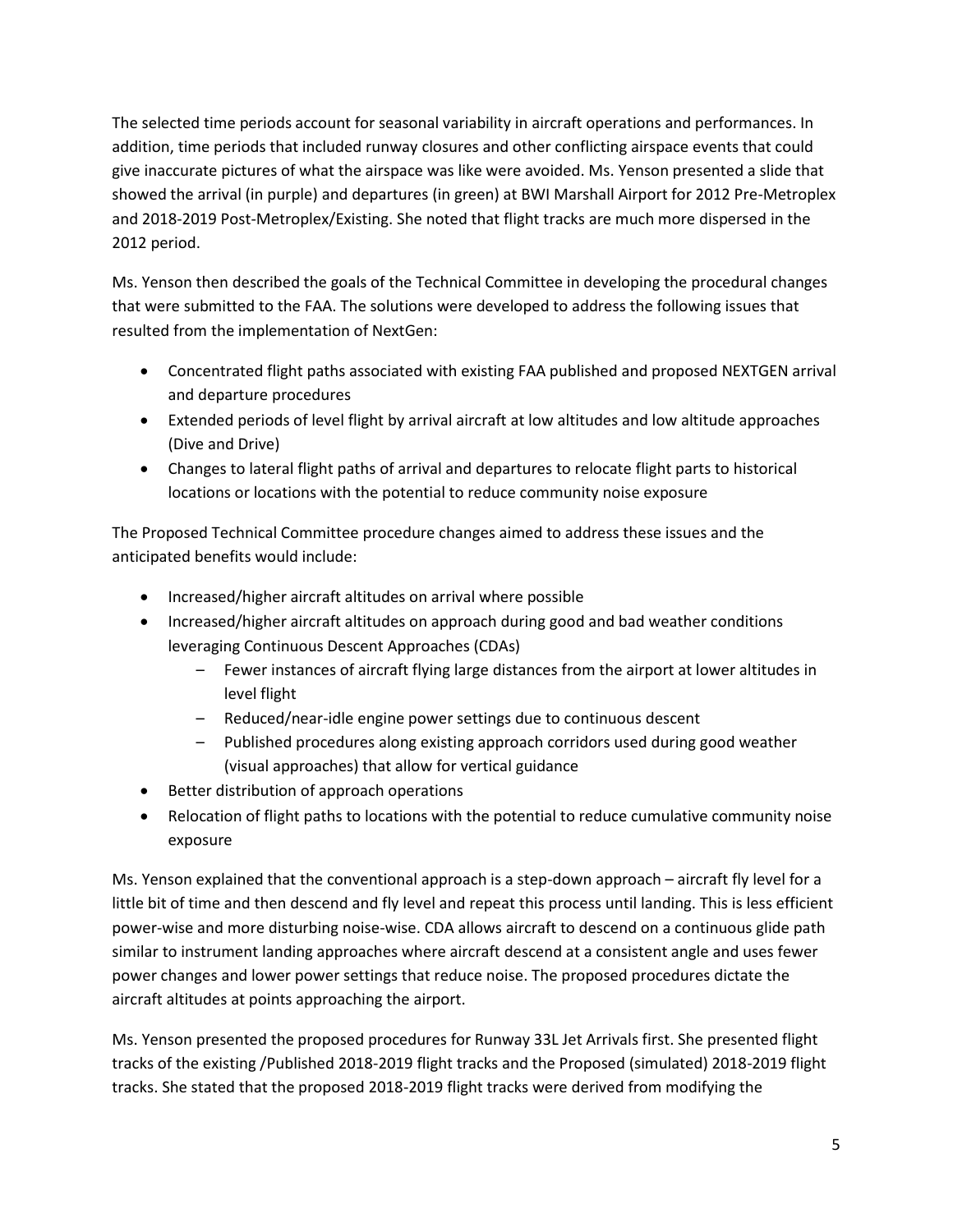existing/published 2018-2019 flight tracks, and they show what might occur if the Technical Committee's proposed changes to arrivals are implemented. She stated that the displayed flight tracks are not necessarily what would happen if the proposed changes would be implemented. This is due to air traffic controllers having license as to how aircraft approach and arrive at the airport. Ms. Yenson stated that the proposed (simulated) 2018-2019 flight tracks were a conservative estimate of number of flights and would be a worst-case scenario.

Runway 33L Technical Committee procedure changes included:

- Shifting RAVNN (navigational point) arrival aircraft northwest of current corridor over less densely populated areas
- Establish Required Navigation Performance (RNP) approach with a **continuous descent** from the RAVNN to Waypoint 21 (WP21) navigational points along corridor commonly used for visual approaches while also shifting this corridor to the west over less densely populated areas
- Establish an RNAV approach transition with a **continuous descent** from the RAVNN to SPLAT navigational points along corridor commonly used for visual approaches
- Better distribute approach operations along the final approach course by adding a third approach corridor from RAVNN to WP21 that will alleviate some traffic from flying to the GRAFE navigational point

In addition, more arrival paths would be added, including a western track from HAXAX to the new RAVNN through WP28, WP35, and WP30. This would capture some of the western arrivals and serve as an intermediary arrival point to join up at SPLAT. These additional points would be implemented in order to proceduralize and assign altitudes to require aircraft on these approaches to adhere to altitude restrictions at these points. The procedure would apply more structure to the altitudes and provides a descent path that guides aircraft to the ground in a fashion that would require less power or power changes than the step-down descent. Ms. Yenson presented the 2012 flight paths in comparison to the 2018-2019 proposed (simulated) flight tracks and noted that there was some return to the flight tracks west of the published procedures in the area of JANNS navigational point.

Ms. Yenson concluded that overall, aircraft flight paths may shift but will largely remain heavily concentrated due to RNAV and RNP procedure designs. However, she reiterated that creating procedures for the approaches would enable restrictions in altitude and potentially speed which may reduce noise. Also, changes to navigational point RAVVN and additional approach and arrival paths would give aircraft more options to fly and create flight dispersion. Ms. Reese complimented Ms. Yenson on the presentation and said she appreciated the simplicity of the terms used to describe and explain the proposed changes.

Next, Ms. Yenson discussed the Technical Committee's proposed changes to Runway 10 jet arrivals which include the following:

• Shift flight paths closer to the airport and away from western portions of Columbia that are affected by departures under all BWI Marshall operating configurations by implementing and utilizing a RNP approach with a continuous descent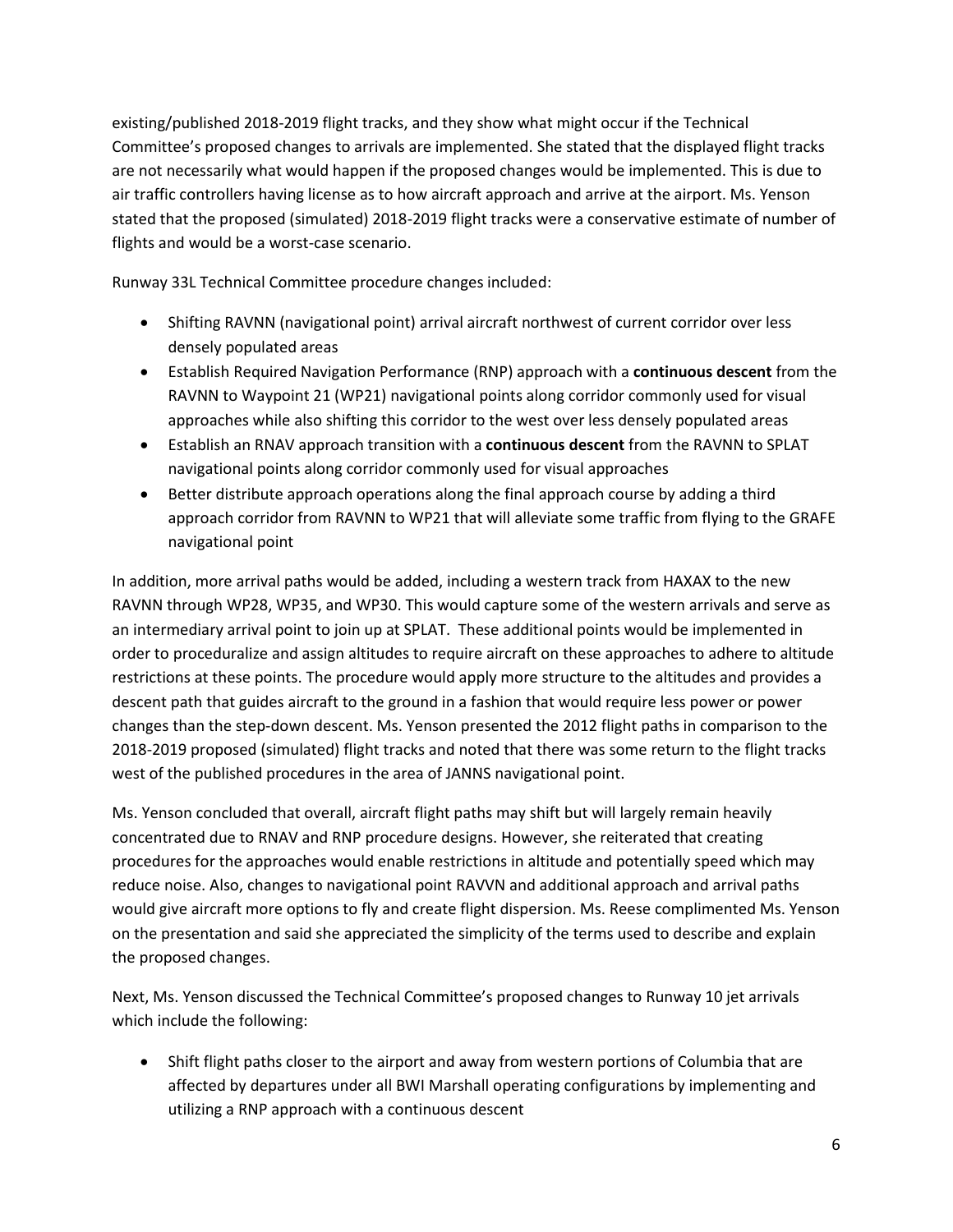• Increase aircraft altitudes slightly north of Columbia and east of Ellicott City as they fly to the west on the downwind for sequencing by air traffic control

Ms. Yenson pointed out that the main difference between the 2018-2019 existing/published jet flight tracks and the proposed (simulated) 2018-2019 jet flight tracks are the locations of the STRPS and STARZ navigational points. The points were moved slightly north and east, shifting the approach path to the east. Additionally, the COLUM approach path was also shifted to the east to provide relief to western Columbia. These changes, in combination to the continuous descent which lower power settings and have fewer power changes, should help to reduce noise.

Ms. Yenson stated that proposed changes to Runway 15R include:

- Increase aircraft altitudes along the Runway 15R final approach course west of Milford Mill, utilizing a RNP approach with a continuous descent
- Lateral flight paths are not anticipated to change, although the analysis assumed aircraft would fly a single corridor before making an approach due to the uncertainty of vectoring/sequencing by air traffic control

Ms. Yenson concluded by showing figures that included all jet arrivals from 2012, 2018-19 existing/published, and 2018-2019 proposed (simulated) and summarized the proposed changes.

Ms. Reese thanked Ms. Yenson again for the presentation and stated that she thought it was wonderful that MAA has maintained their contract with HMMH. She noted that the Roundtable's resolution and input for the proposed changes were focused on moving flight paths back to where they were before NextGen and moving the flight paths to less populated areas was not a focus of the Roundtable. However, she understands that the population density did factor into the Technical Committee's proposed changes. Mr. Shank thanked Ms. Reese for bringing up the Roundtables focus of moving flight paths back and stated that FAA had requested the mapping depicting population density be included in the proposed changes. He agreed that the goal is to move flights back to their pre-NextGen locations within the constraints of NextGen and beginning on April 22 the proposed changes would be reviewed with FAA at the PBN Working Group meeting. Mr. Shank stated that the FAA's proposed changes, which were mainly procedural changes, could be presented at a future Roundtable meeting. He looks forward to Ms. Yenson briefing the Roundtable on the noise reductions resulting from the Technical Committee's proposed changes, which he believes would offer perceivable reductions in noise. Mr. Shank explained that Industry needs the Technical Committee's proposed changes, which provide higher altitudes and continuous descent approaches, to be adopted by FAA in order to require their pilots to fly them. Currently, under visual meteorological conditions (good weather) pilots can "dive and drive", flying very low to the ground and causing increased noise.

Ms. Reese opened it up for questions. She echoed that formalizing and procedualizing the flight paths is important and can restore some dispersion. Mr. Drew Roth reinforced that the Roundtable's objective was to put flight paths back to their pre-NextGen locations. He also explained that where the Technical Committee proposed changes to shorten arrival paths to the south and west of the airport, the intent was not to necessarily to put it over less populated areas, but to better facilitate continuous descent.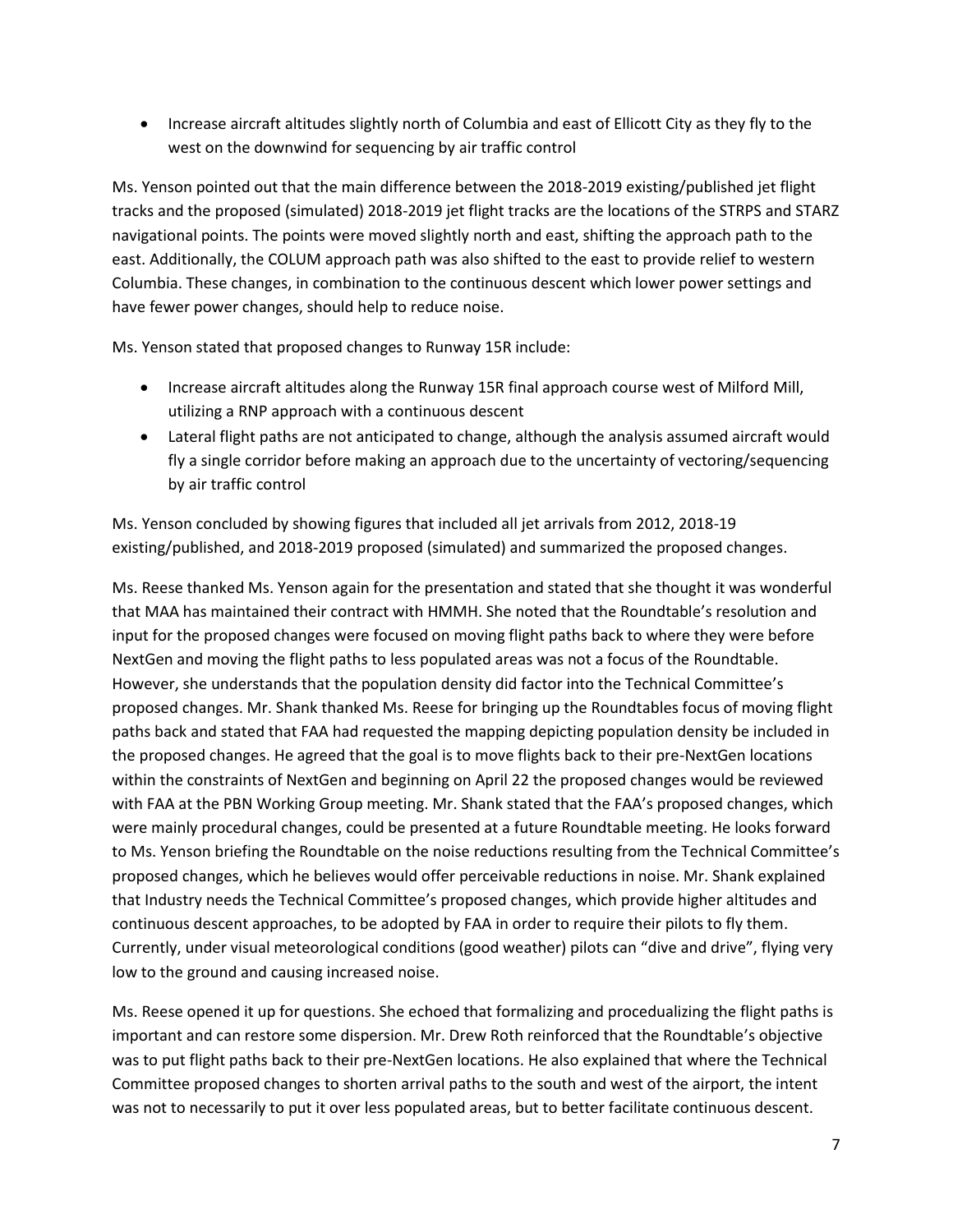Ms. Nancy Higgs thanked Ms. Yenson for the presentation and also thanked Mr. Shank. She stated she was encouraged and excited about the possibilities (implementing proposed changes). Mr. Rineer read a question from Mr. Peter Coddington asking for clarification on which color flight paths represented the proposed (simulated) changes on the figures. Ms. Yenson confirmed that the green lines were existing/published flight tracks and the orange lines represent proposed (simulated) changes.

Mr. Rineer read a question from Mr. Ramond Robinson, who asked if the proposed changes would support growth. Ms. Yenson was not able to answer the question. Mr. Robinson followed up his question by explaining that the Technical Committee's proposed changes were mitigation for current conditions, and asked if conditions change, would these proposed changes/mitigation strategies need to also change. He stated that it would be important for the Roundtable to consider that the proposed changes may work today but may not be effective in the future. Mr. Shank replied that the goal of the Technical Committee was to try to replicate the pre-NextGen flight paths within the constraints of NextGen. He pointed out that the flight paths are shifted notionally back towards their historic locations. He stated that not only did the Technical Committee tell FAA what they wanted, they also provided the math to prove the technical feasibility of and simulated the proposed changes. Mr. Shank explained that if the proposed changes are adopted by FAA, MAA would need to monitor the results of the changes to see if they are performing as expected. Mr. Roth stated that he used to work near the COLUM navigational point and pointed out how Runway 10 arrivals are currently routed through COLUM to EDMEF and many of those arrivals are flown in a "dive and drive" manner. The proposed changes would spread out the arrivals with many going to WP21 and no longer going to COLUM and will keep flights at higher altitudes.

Mr. Rineer read a question from Ms. Tracy Tabor from Kendall Ridge in Columbia. She thanked Ms. Yenson for the presentation and stated that she believes her area is impacted more with departures. She believes dispersion and higher altitudes would be very helpful and asked if her area would get any relief from the proposed changes. She also stated that she hit her AirNoise button a few times during the meeting. Ms. Yenson replied that the proposed changes she presented addressed arrivals, and Mr. Roth stated that the FAA proposed changes largely addressed the departures. Mr. Roth described that prior to NextGen, aircraft left BWI from Runway 28 and flew straight to the west for 3 miles or so before turning north or south. Now under NextGen, departures leave BWI and quickly turn north flying in a concentrated path over areas that had not previously had departure flights such as Oxford Square, Hanover, Harwood Park, Elkridge, Kendall Ridge, Phelps Luck, and Oakland Mills and continued over downtown Columbia and Wilde Lake. He explained that the Technical Committee proposed removing the initial turn and returning the departures to their original path over Gateway Industrial Park, Home Depot, and Snowden River Drive shopping area. Ms. Yenson replied that she was not sure if these changes would address the issues in Ms. Tabor's neighborhood.

Mr. Shank reminded everyone that MAA and Industry were invited to the FAA PBN Working group sessions in 2019 to address FAA's proposed changes to departures and were able to offer input that resulted in notional changes to return some of the departure paths. He stated that Mr. Roth touched on the Technical Committee's suggestion to eliminate the initial turn for departures from Runway 28 to provide relief for areas in eastern Columbia. He also confirmed that the Technical Committee did not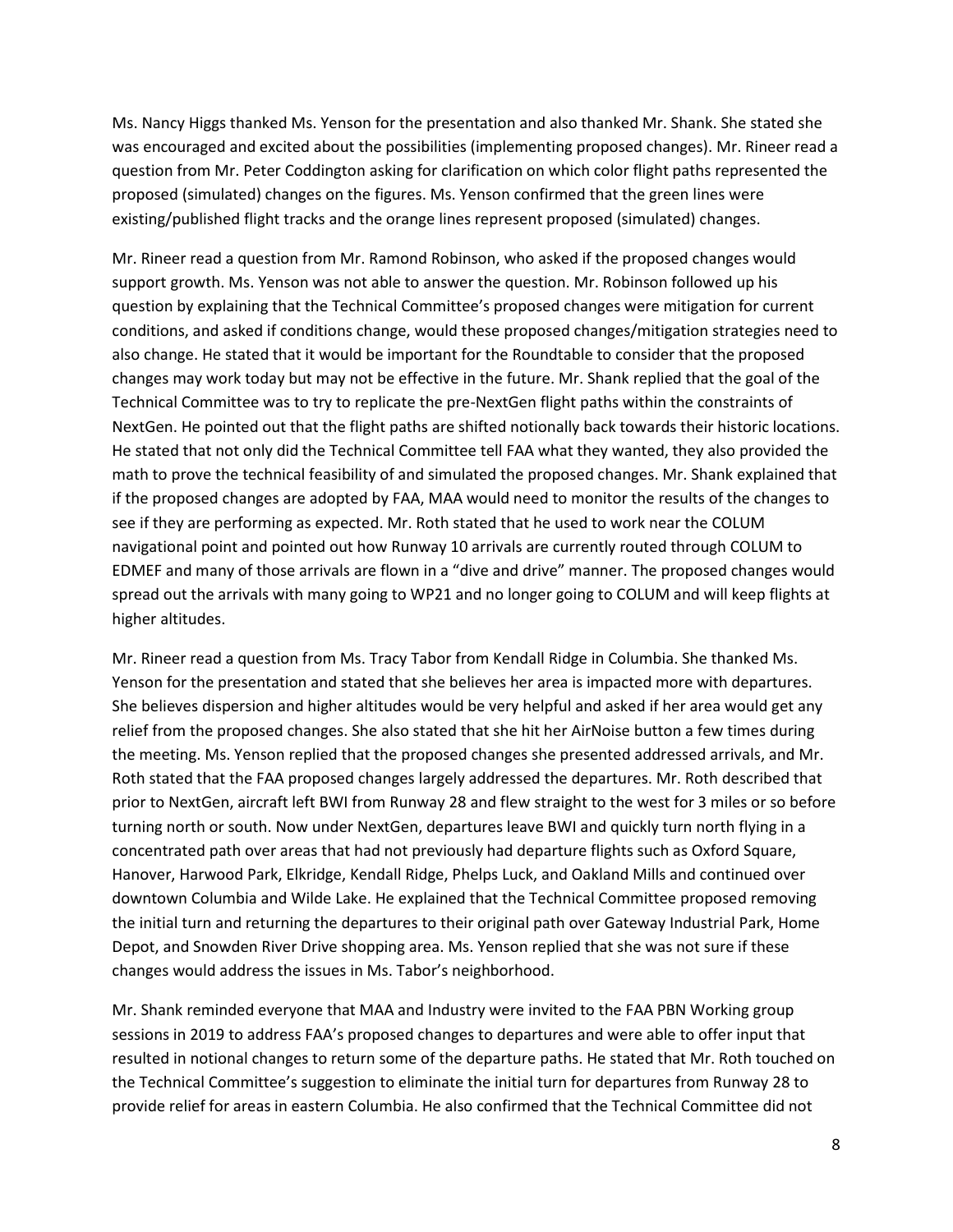design this change as part of the formal proposed changes submitted to FAA. Mr. Shank suggested that in addition to presenting the modeled noise benefits associated with the Technical Committee's proposed changes submitted to the FAA, that Ms. Yenson also review the procedural changes developed and proposed by the FAA. Mr. Roth stated that the Technical Committee's proposed procedural changes packet that was approved by the Roundtable and submitted to FAA included the Technical Committee's 1) developed changes to arrivals, and 2) the FAA proposed procedural changes to departures that were tweaked during the PBN Working Group. Mr. Roth suggested that the Roundtable take ownership of both the arrival and departure proposed procedural changes. Mr. Shank agreed with Mr. Roth's suggestion.

Ms. Reese reminded everyone that the proposed changes the Roundtable submitted to FAA are not comprehensive. Due to time constraints for submittal of the changes into the PBN process, the Technical Committee developed what was feasible in the time allowed. She noted that MAA and the Roundtable did something that was never done before, which is work with the FAA's PBN Working Group and work directly with the PBN process. Getting these changes implemented is important, but there are ways to create additional procedures moving forward, and there is still work to be done and things to improve.

Ms. Reese addressed Mr. Robinson's prior question stating that the proposed changes could not address the continued planned growth of BWI Marshall Airport, and that FAA would increase the number of flights as growth continues. She stated that the concern is that FAA will implement the new concentrated flight paths over citizens who do not have a way to contest what happens above them. She believes this is a weakness in the process and that even fighting these changes in court has not been effective in Maryland. Ms. Reese stated that it is a complicated situation, and airport growth is a sensitive topic. MAA supports airport growth, and it may seem at times the Roundtable is at odds with MAA, but she feels it is good that both sides have come together to work on these changes and be productive to keep the symbiotic relationship between the airport and the surrounding communities.

Mr. Dan Klosterman thanked Ms. Yenson for the presentation and asked if the next presentation could also display the change in altitudes for the approaches. Ms. Yenson stated that she could include the altitude information and displayed a slide which showed existing published altitudes and the proposed (simulated) altitudes for Runway 33L jet arrivals. Mr. Klosterman asked if the noise levels would be displayed at each of the waypoints. Ms. Yenson replied that she did not recall the noise levels results for each of the waypoints, but she could overlay the noise contours that display noise levels in 5 DNL increments to the map. Mr. Klosterman asked if it could be provided for some, not all, of the waypoints. Ms. Yenson replied that she could not promise she would be able to produce the noise levels for the waypoints, but she would keep it in mind while developing the next presentation.

Mr. Shank said that he believed Mr. Adam Scholten completed pre- and post-procedural change comparisons in addition to noise modeling, and he produced a graphic with pre- and post-change noise levels.

Ms. Jung asked Ms. Yenson if the proposed changes would provide relief for those who are impacted by cargo plane noise between 10:30pm and 6:30am. She also stated that during the Howard County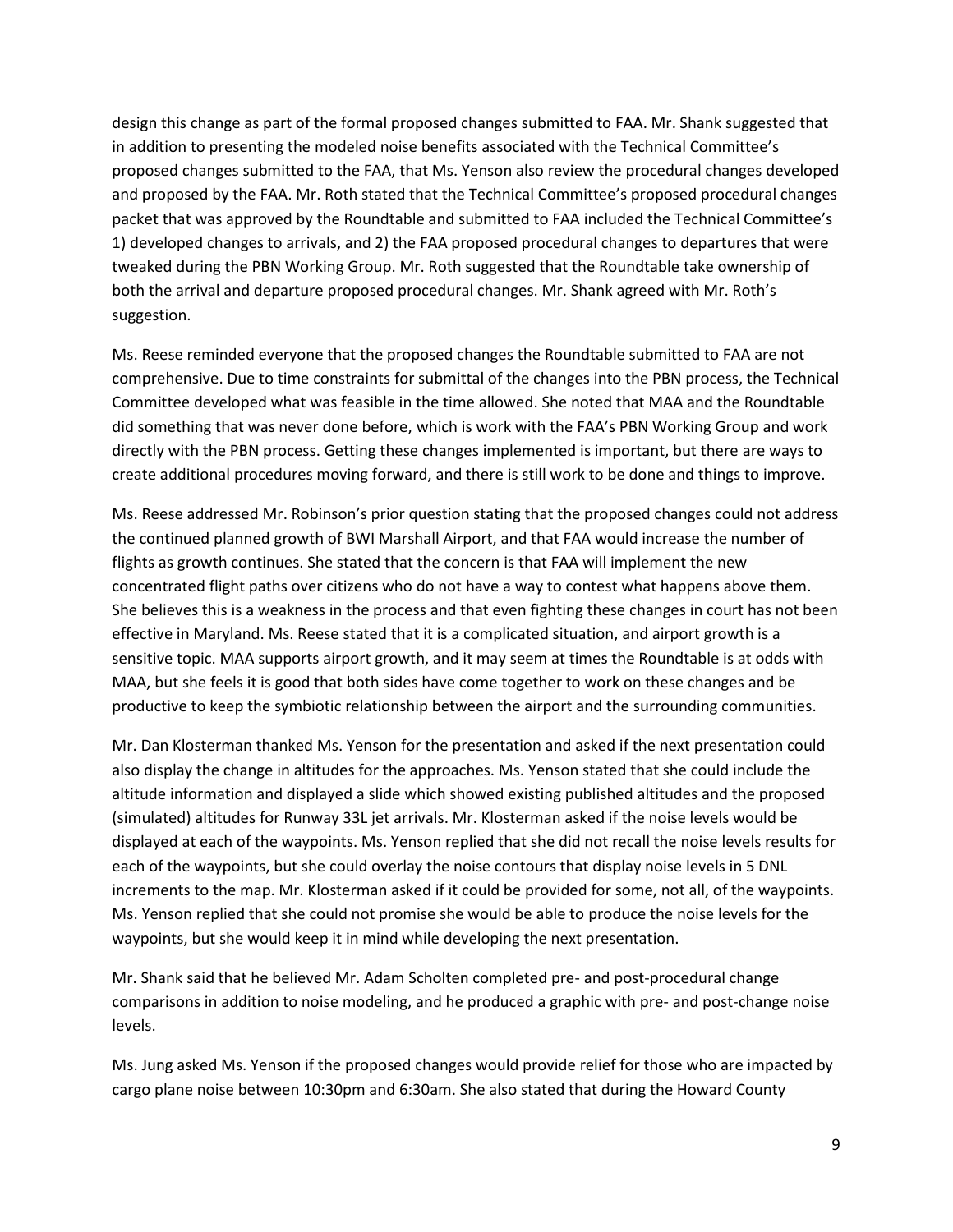General Planning process, the Gateway Industrial Park area has been identified for intensive development. Mr. Roth is aware of this and replied that during a public comment session for the General Plan, he pointed out that the Roundtable had submitted proposed changes that would return flight paths to the Gateway Industrial Park area. He suggested that the county redevelop the area for commercial and industrial land uses to diversify the tax base and not add to the school overcrowding issues. Ms. Jung thanked Mr. Roth for making the comments.

In responding to Ms. Jung's question about cargo planes, Ms. Yenson stated that traffic would most likely be low at that time of night and air traffic controllers may not assign the procedures to cargo planes. She stated that she was not sure who to ask that the procedures be used by cargo planes as well. Ms. Reese stated, and Ms. Yenson confirmed, that visual approaches are less likely to be flown at night. Mr. Shank stated that MAA would communicate to the air carrier (cargo) operators and FAA that if there is a published PBN procedure, the Airport would ask and expect that they adhere to it. He stated that the scheduled carriers (commercial airlines) told MAA that they can require their pilots to fly published PBN procedures and that he would follow up with the air cargo operators to confirm if they would also require it. He thanked Ms. Jung for the question, and he has the sense that the air carrier operator would want to be good neighbors and thinks it is something the Roundtable should ask for. He went on to discuss some of the factors and penalties that make up the FAA noise policy and explained that it is under consideration for changes. He is optimistic that things are going to get better. He echoed Ms. Reese's point that the proposed changes are round one, and once round one is implemented, MAA will evaluate if the changes are doing what the Roundtable anticipated, which are improved noise levels and altitudes. And as the process continues, it can be even better. Ms. Higgs stated that she is also impacted by cargo plane noise in Anne Arundel County and thanked Ms. Jung for asking the question.

Mr. Roth asked that Mr. Shank and Mr. Rineer pay attention to the Gateway development issues Ms. Jung addressed earlier and specifically point out its impact on the MAA's Airport Noise Zone (ANZ) process and report. He explained that the Howard County General Plan was not available to the public during the ANZ public commenting period and that there could potentially be multiple thousands of new residences developed in that area. He wanted MAA to be aware that the area is outside of the 65 DNL contour but that people who move there would not be happy with continuous flights overhead. Mr. Shank thanked Mr. Roth and stated that MAA will need to liaise with the Howard County Planning Department. Mr. Shank acknowledged that Mr. Roth mentioned that all language pertaining to impacts in the ANZ is based on 65 DNL. Mr. Roth replied that the Roundtable's feedback during the ANZ public commenting period contained numerous suggestions to modify the language to make it more comprehensive and realistic to avoid similar conflicts in the future.

Ms. Reese thanked Ms. Yenson again for the presentation and stated that she would be happy to work with MAA on the next presentation to present the modeled noise levels of the proposed changes and the FAA proposed changes. Ms. Jung stated that someone had asked in the meeting chat if the presentation would be available on the MAA website. Mr. Rineer replied that yes, the presentation and the video of the meeting would be available on the website on Wednesday, April 14<sup>th</sup>.

#### **3. DISCUSSION AND UPDATES**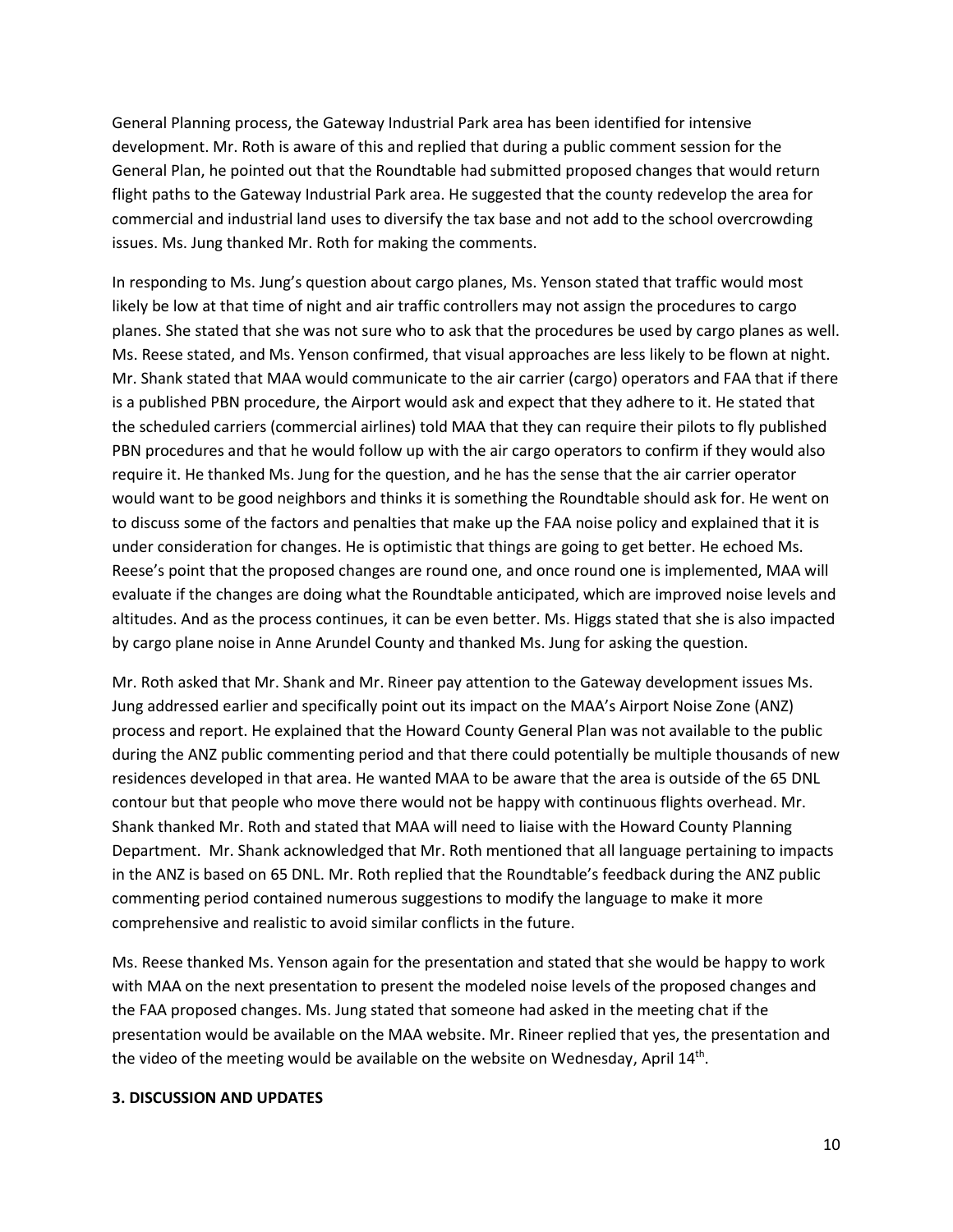Ms. Reese previously asked Mr. Shank when in-person meetings could resume. She believes meeting in person is incredibly important, but that it must be done safely. Mr. Shank replied that in-person meetings were discussed earlier in the day at the executive management level. They are still developing policies for a return to work. He has a sense that government will not return to business as usual until everyone has been vaccinated. He shared that the corporate officers of MAA have not had on-site faceto-face meetings together. He promised Ms. Reese that once there is policy change or a date for resuming in-person meetings, he would share it.

Ms. Reese shared that she has asked for an update on the "Effects of Concentrated Flight Paths" noise study but has not gotten a response. She stated that she would send out the update via email to Roundtable Members once she receives it.

Ms. Reese asked Ms. Higgs to give a brief background on the National Organization to Insure a Sound Controlled Environment (N.O.I.S.E). According to the group's website, N.O.I.S.E is America's only nationwide, community-based association composed of local elected officials representing millions of Americans across the country, committed to reducing the impact of aviation noise on local communities [\(www.aviation-noise.org\)](http://www.aviation-noise.org/). Ms. Higgs stated that the group lobbies at the Federal level on aviation noise issues, and she thinks the Roundtable should be aware of what they are doing. She is unsure if it is appropriate for the Roundtable to join such a group, but she has contacted the group and will inquire about becoming a member on behalf of the Crownsville area of Anne Arundel County where she lives. Ms. Higgs feels that it is important to speak with other groups and roundtables across the nation and share information on noise issues. She will report to the Roundtable when she hears back from them. Ms. Reese thanked Ms. Higgs for the information and stated that reaching out to other organizations would be a good idea after the upcoming elections for Roundtable and committee leadership. Ms. Higgs stated that she would love for the Roundtable to present on its experience and dealing with FAA at next year's Noise Symposium.

Ms. Jung wanted to let the Howard County citizens know that she was focused on the issues caused by NextGen. She noted that the Roundtable is not going away and that it would continue to work with MAA and hopefully FAA to fix the issues.

Ms. Reese asked if anyone had an issue with the April 27, 2021 meeting date for the annual elections and suggested starting the meeting at 7pm as opposed to 6:30pm. Ms. Reese said the meeting will have a short agenda and she would ensure that they had a quorum. She stated that the upcoming vote and reinvigorating the committees going forward is very important. Ms. Reese asked if there were any objections to the upcoming meeting date or time. No one voiced an objection. Ms. Reese asked Mr. Rineer to set the meeting for April 27, 2021 at 7pm, and he responded that he would set it up and send out meeting invitations tomorrow.

### **4. PUBLIC COMMENT**

Mr. Jimmy Pleasant suggested that if the state lowers the threshold for noise impacts to 60 DNL from 65 DNL it would stop a lot of development, like Gateway Drive, from happening. He noted that in the 2022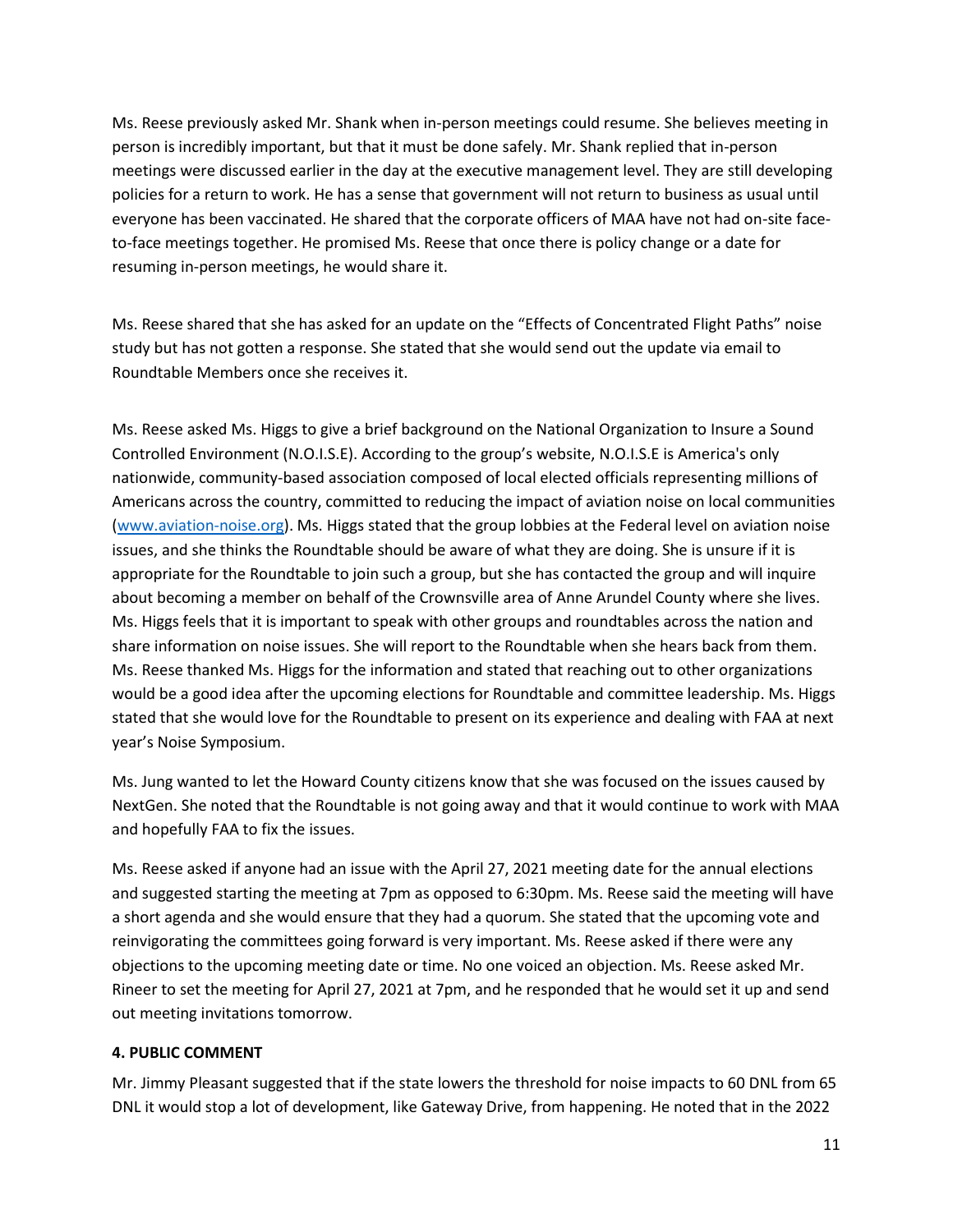ANZ report, the departure profiles did not include the departures that turn right. He explained that the ANZ tests for noise levels starts at the airport and stops testing once noise levels are below 65 DNL. Mr. Pleasant believes that there are communities further away from the airport beyond the 65 DNL noise level contour due to the departure profiles. He suggested MAA test along the concentrated departure flight paths further away from the airport. Mr. Pleasant stated that while arrival flights are loud, most noise impacts are from departure flights. He stated a departure flight at an altitude of 3,000 feet over his home was louder than an arrival flight at 900 feet due to the throttling up of the engines. He estimates that before the pandemic, over 200 flights a day passed over his home. He suggested that anything more than 75 flights per day on a single flight path was unreasonable and said flight paths should be designed to use a dispersed shotgun method instead of the concentrated laser method. Mr. Pleasant feels that at least 5 flights a day should use Runway 28. He stated that a study had been done for the BWI Marshall Airport in the late 1970s or 1980s that recommended closing the airport and constructing a new one in Howard County due to the number of communities around the airport. He does not want flights to increase at BWI Marshall Airport and suggested building a new airport in Ocean City.

He reiterated the suggestion to lower the threshold for noise impacts to 60 DNL which he believes would qualify more people for noise mitigation, such as sound insulation for homes or purchasing property, and suggested that the mitigation could be paid for by the airlines by increasing ticket prices. He stated that FAA has said that controlling noise is a state issue and that MAA should lower the threshold for noise impacts to 60 DNL as part of the ANZ process.

Mr. Rineer read a comment from an unknown commenter who agreed with Mr. Pleasant that departures are louder than arrivals. Mr. Rineer read a comment submitted by Mr. Brent Tomcheck who asked how the proposed changes consider the quiet on our state parks. Mr. Rineer read a comment submitted by Mr. Howard Johnson, who left the meeting early, asking if the Roundtable could review the departures from the previous presentations. Mr. Rineer suggested that at a future meeting, a comprehensive overview of the arrival and departure procedures be presented. Ms. Reese agreed with the suggestion and stated that she would reach out to Mr. Johnson to see if he had a more specific inquiry. Ms. Reese thinks it would be helpful for not only new members but for everyone.

Mr. Rineer read a question submitted by Ms. Tabor who asked at what percent is the airport operating currently. Mr. Shank stated, and Mr. Kevin Clarke confirmed, that flights at the airport were at 70% of pre-COVID levels and that passenger levels are at 51-53% of pre-COVID levels.

Ms. Reese thanked Mr. Rineer for sending out the meeting invite multiple times and noted that she heard positive feedback from several members. She did not think the lack of attendance was due to people not being invited. She also was informed that one of the meeting invite links led to the previous meeting on March 9<sup>th</sup>. She acknowledged that these things happen and commended Mr. Rineer on the improvement of the meeting invite process.

Ms. Higgs asked if a request for agenda items could be sent to the Roundtable members two to three weeks in advance of the next meeting. Ms. Reese stated that Roundtable members could reach out to